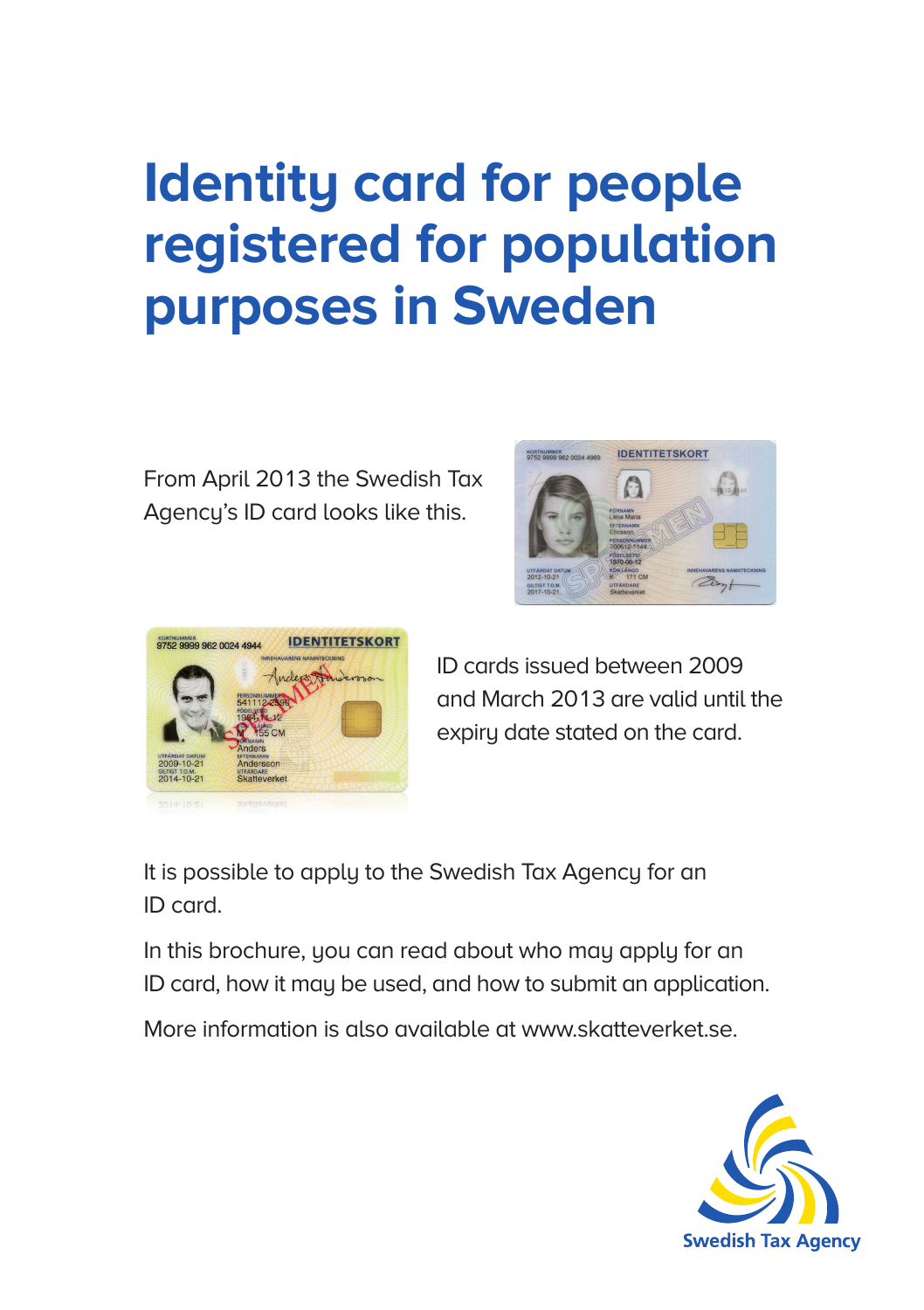# **Who may apply for an ID card?**

Anyone who is at least 13 years old and registered for population purposes in Sweden may apply to the Swedish Tax Agency for the ID card. You must be able to identify yourself, in other words prove who you are, with approved ID documentation or via an attester.

It costs SEK 400 to apply for an ID card. You need to pay the application fee before you visit one of our offices that issue ID cards.

If you are under the age of 18, you must have consent from your guardian in order to apply for an ID card. If you have two guardians, both must consent to the application.

# **How do you use the ID card?**

You can use the ID card as proof of identity and proof of age, for example when collecting prescription medication from the pharmacy, when paying by credit card in stores and when conducting banking transactions.

Many public authorities, local authorities and companies have e-services that require you to provide proof of identity for Internet transactions. For this reason, the ID card also has an e-identity function that can be used for electronic proof of identity and signature. You can read more about e-identity and e-services on Telia's website: www.telia.se.

However, the ID card may not be used in place of a passport when travelling to other countries.

The ID card is valid for five years.

# **How do you apply for an ID card?**

This is how you apply for an ID card:

## **1. Pay the application fee in advance**

It costs SEK 400 to apply for an ID card.

Pay the fee to bankgiro account 389-0100.

Please keep the following in mind if you pay via the Internet: Remember to provide your personal identification number in the message field or information field.

Show the receipt or the confirmation of payment from the Internet when you visit the office.

This payment is the fee that the Tax Agency charges to consider your application.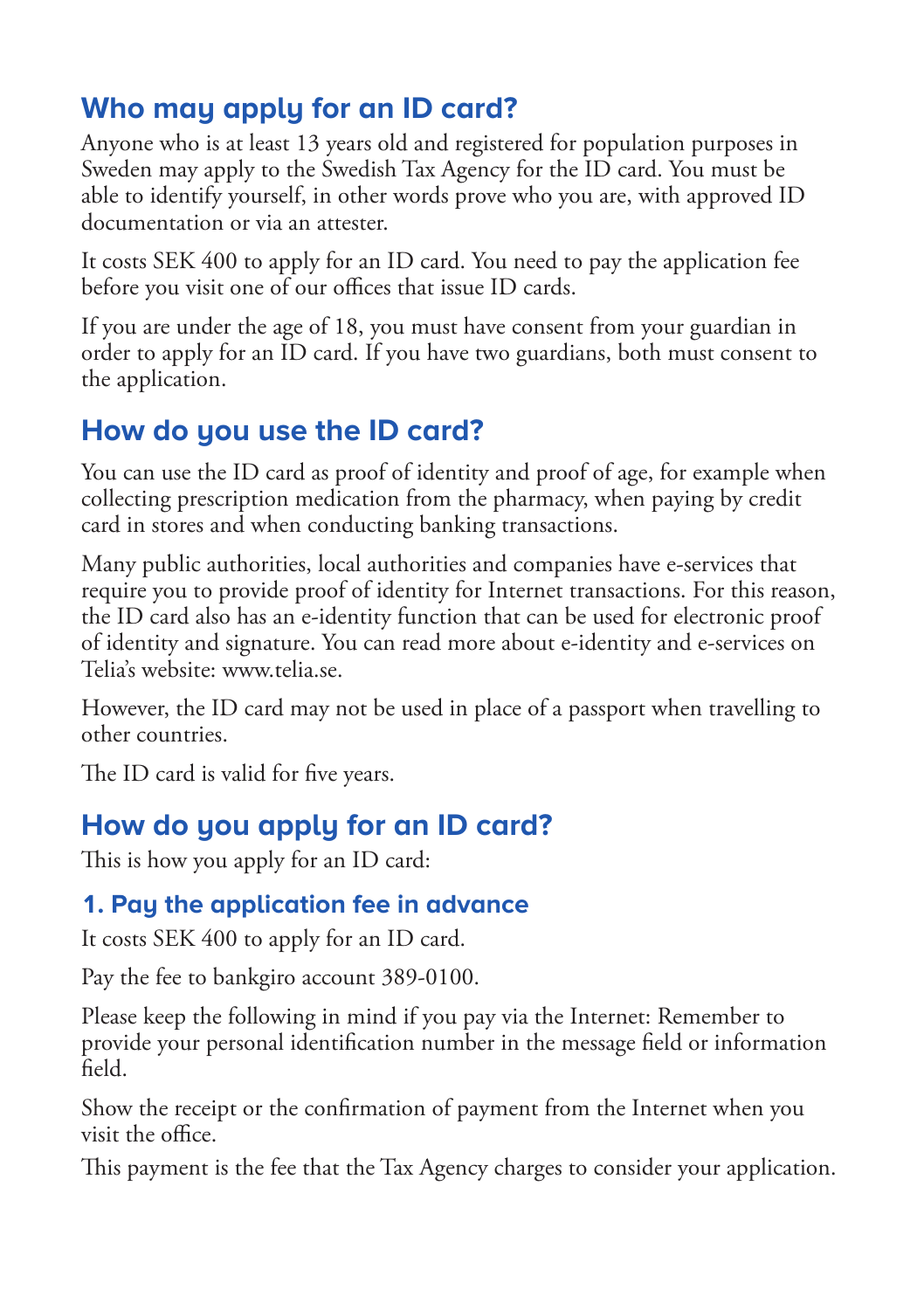This means that you will not receive a refund if the Tax Agency decides to refuse your application.

## **2. Visit one of the offices that issues ID cards**

In order to apply for an ID card you must visit one of the offices that issue them. You must take with you a receipt showing that you have paid the application fee. If you are unable to prove that you have paid the application fee in advance, we will not be able to accept your application.

If you are under the age of 18, you must bring at least one guardian with you when visiting the office.

Not all Tax Agency offices issue ID cards. Information about which offices issue ID cards is available on our website: www.skatteverket.se. Or you may phone Tax Information on: +46 (0) 771 567 567.

#### **Electronic application**

You submit an electronic application at the office. We will check your personal information in our register. Therefore you do not need to bring a personal registration certificate.

## **3. Prove your identity**

You must also be able to prove your identity at the office. There are different ways of doing this:

- by presenting valid and approved ID documentation or
- by letting the Tax Agency compare your personal information with the information on record at the Migration Board
- by bringing someone with you who is able to certify in writing the information contained in your application (an attester) or
- through the Tax Agency conducting a balanced assessment.

#### **Approved ID documentation**

The following are approved forms of ID documentation that you may use as proof-of-identity:

- an ID card issued by the Swedish Tax Agency
- a Swedish passport with a dark red cover
- a Swedish national ID card
- a Swedish driver's licence
- a Swedish SIS-marked ID card that has been issued by a bank, company government authority, the Swedish Cashier Service, or similar organization.
- a Swedish government-issued ID card (not SIS-marked).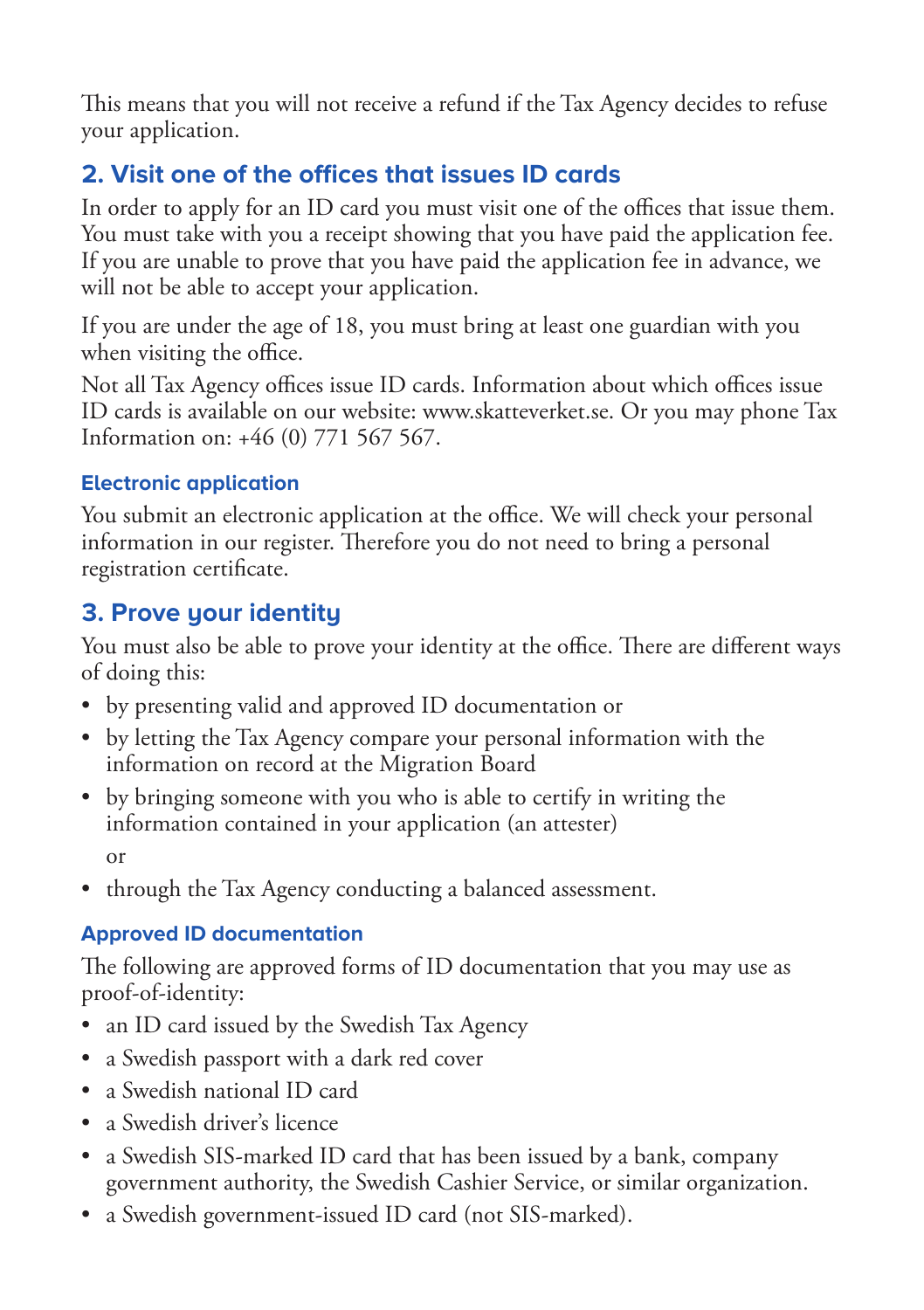In addition, a valid EU passport issued on or after 1 September 2006 is approved ID documentation for proving your identity. An EU passport is a passport issued by an EU country and falls within the scope of EC regulation 2252/2004. That means that it has a reasonable security standard. You can recognize an EU passport from the following

- It has a dark red cover and the text 'European Union' (in different languages) on the front.
- It has a symbol for biometry (see illustration). This means that the passport contains a microchip with biometric information on the person, i.e. unique physical characteristics such as fingerprints.

A passport issued by Iceland, Liechtenstein, Norway or Switzerland on or after 1 September 2006 has the same security standard as an EU passport and is therefore an approved identity document.



#### **Residence Permits**

As of 1 October 2010, anyone who has a permit to reside in Sweden but cannot prove their identity with approved ID documentation may allow the Tax Agency to compare the information in their application with the corresponding information at the Migration Board. The information the Tax Agency will compare is the name, height, photo, signature, travel documents, and proof of residence permit. It is therefore a good idea to bring both your passport and a proof of residence permit with you or. If you don't have a passport, simply bring your proof of residence permit. If you wish to prove your identity this way, you must state this when applying.

#### **Attester**

An attester is a person who knows you well and is able to verify their relationship with you. You must be at least 18 years old and be able to prove your identity with approved ID documentation in order to serve as attester. Any of the following persons may serve as attester:

- your spouse or registered partner
- your child or grandchild, provided that they are at least 18 years old
- your parent/guardian
- your sibling or half-sibling, provided that they are at least 18 years old
- your grandparent.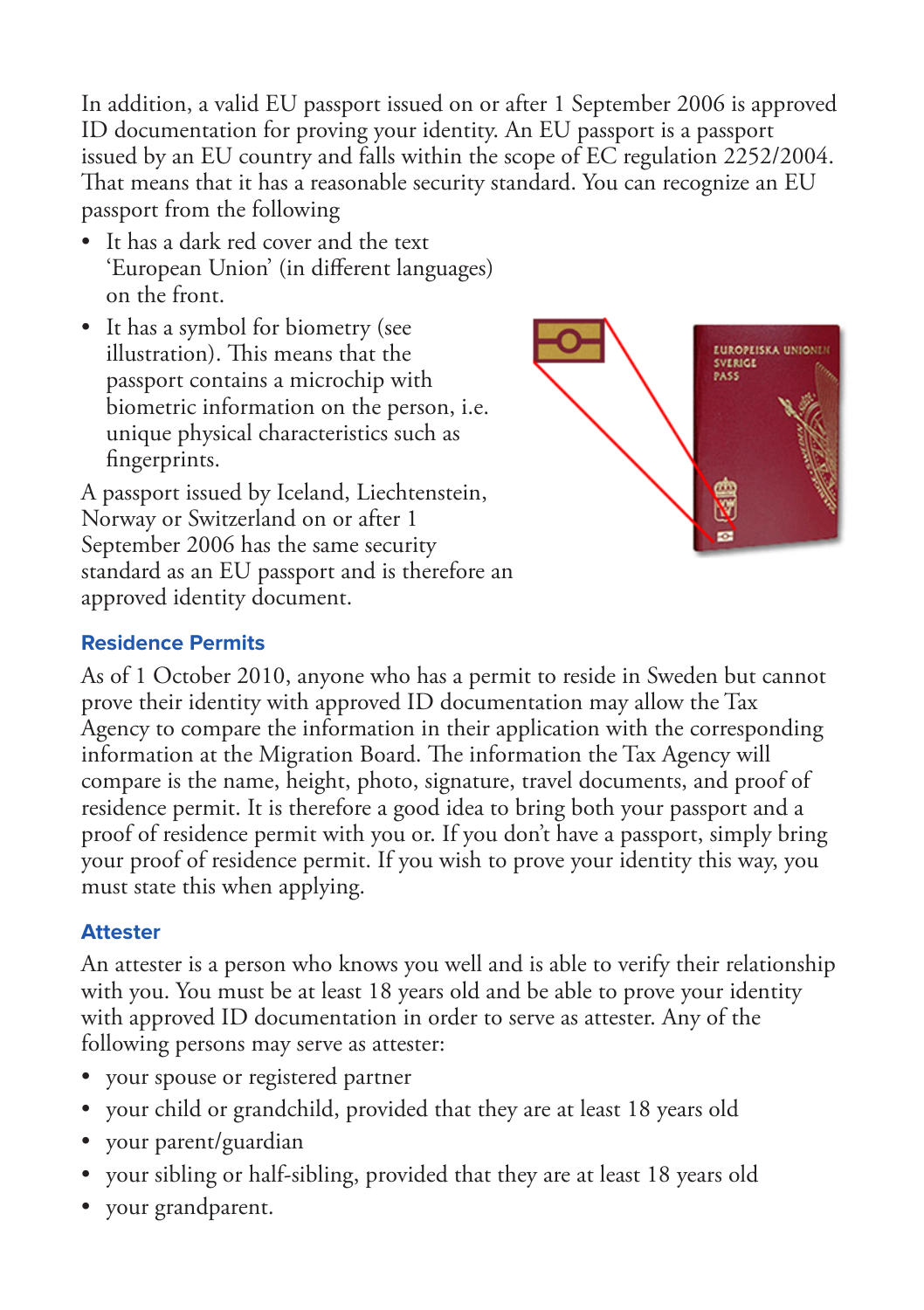It is also possible for your live-in partner, as per the Cohabitation Act, to serve as your attester. In order for you and your partner to be considered as cohabitants, you must live together on a permanent basis or have child/children together. Usually six months is considered to be an adequate period of time for having lived together.

Finally, any of the following persons may serve as attester if they bring with them a decision or certification that shows the relationship that you have to each other:

- a trustee or administrator
- a foster parent
- a public official from a local or state authority with whom you have a professional relationship, for example: a social welfare secretary, a refugee administrator (or similar), an institution superintendent, or an international advisor at a state university
- a person who has been your employer for at least one year.

#### **Balanced assessment**

If you are unsure about whether you fulfil all of the requirements, you may still submit an application. The Tax Agency will make a balanced assessment of the information provided in your application; for example, a relationship that has been terminated or a foreign passport. We will, if necessary verify the information with other authorities or ask you to provide additional information that can be used to verify your identity.

## **Photo taking and measuring yor height**

When you visit our office, we will also measure your height and take your photograph, which will be displayed on your ID card. You do not need to bring a photograph of yourself with you to our office.

## **Additional information if required**

If your application has not been fully completed, you will be asked to provide whatever information is missing. This may require an additional visit to our office.

# **How do you obtain the ID card once it is ready?**

Typically, it takes about two weeks before the ID card is ready. However, if it is necessary to further investigate certain information in your application, it may take more time before you can get your card.

Once the ID card is ready, you will receive a letter from the Tax Agency. Save the letter and take it with you when you collect your ID card.